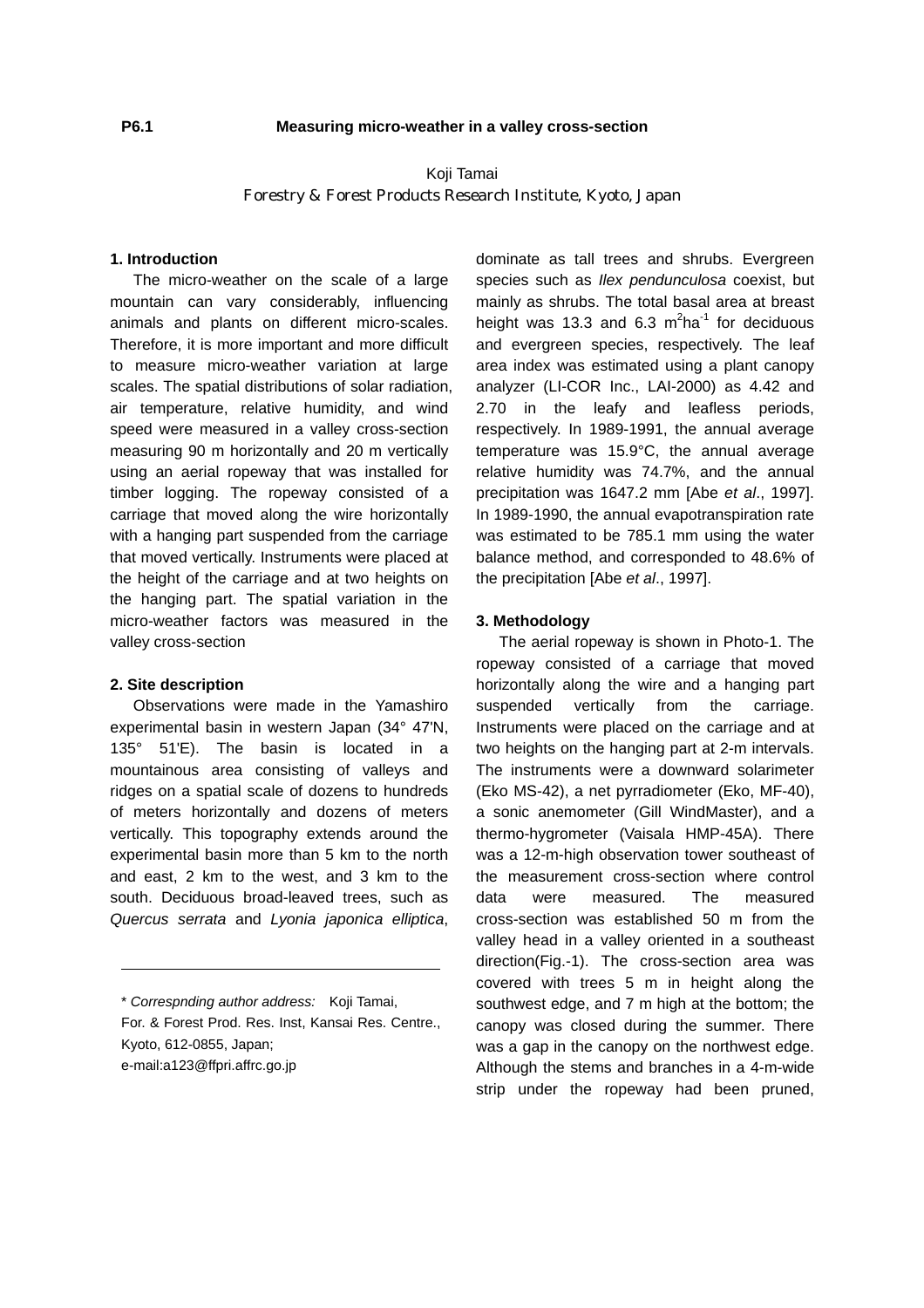adjacent trees were untouched. Measurements were made at mesh points spaced 5 m apart horizontally and 1 m apart vertically. Measurements were made at each point for 1 week. In total, measurements were made at 20 points using the instruments on the carriage and at 102 points using the suspended instruments. This report analyzes data measured from 9:00-15:00 in the leafy period between June and October 1997-2003.

### **4. Results and Discussion**

radiation was 11% in the lowest points at the bottom of the valley. The smallest relative wind speed was also measured at the lowest points at



Photo-1 The rope-way for measuring the basin. micro-meteorology

The ropeway consisted of a carriage that cross-section moved horizontally along the wire and a hanging part suspended vertically from the carriage. Instruments were placed on the carriage and at two heights on the hanging part at 2-m intervals.

the bottom of the valley. The contour line of the relative solar radiation ratio was V-shaped along the slope surface. By contrast, the relative wind speed ratio changed horizontally. The contour lines of the difference between the air temperature and vapor pressure deficit measured in the cross-section and the tower runs alongside the canopy surface (Figs.2(a)-(d)).

## **REFERENCES**

The smallest measured relative solar Abe T., Hattori S., Tamai K. and Goto Y. (1997): The characteristics of water budget in deciduous bload-leaved secondary forest. Applied Forest Science. 6. 175-178. (in Japanese)



Fig.-1 Topography of Yamashiro experimental

Thick line indicates the location of measured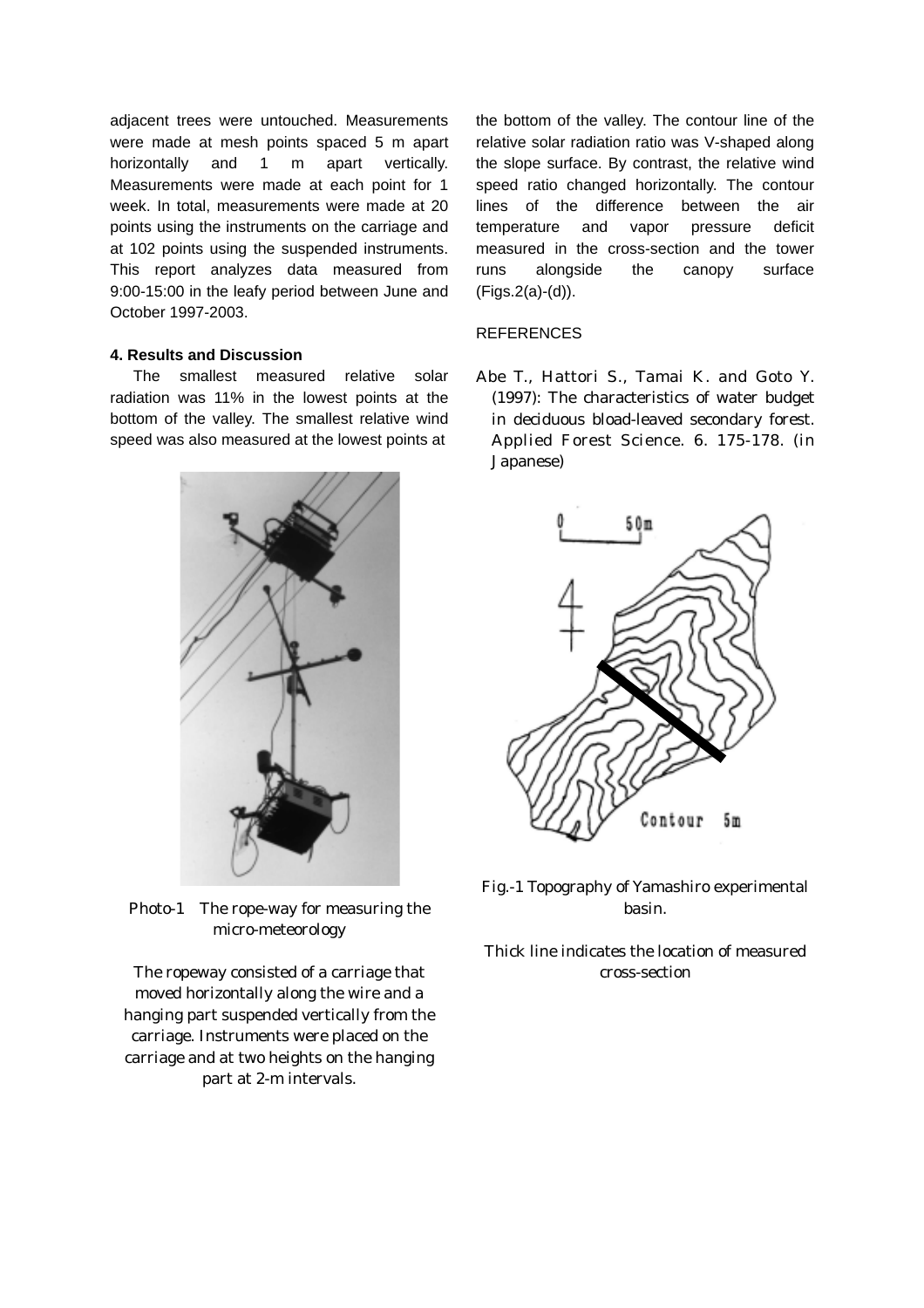

Figs.-2 The contor line indicating the micro-weather variation at the cross-section of valley.